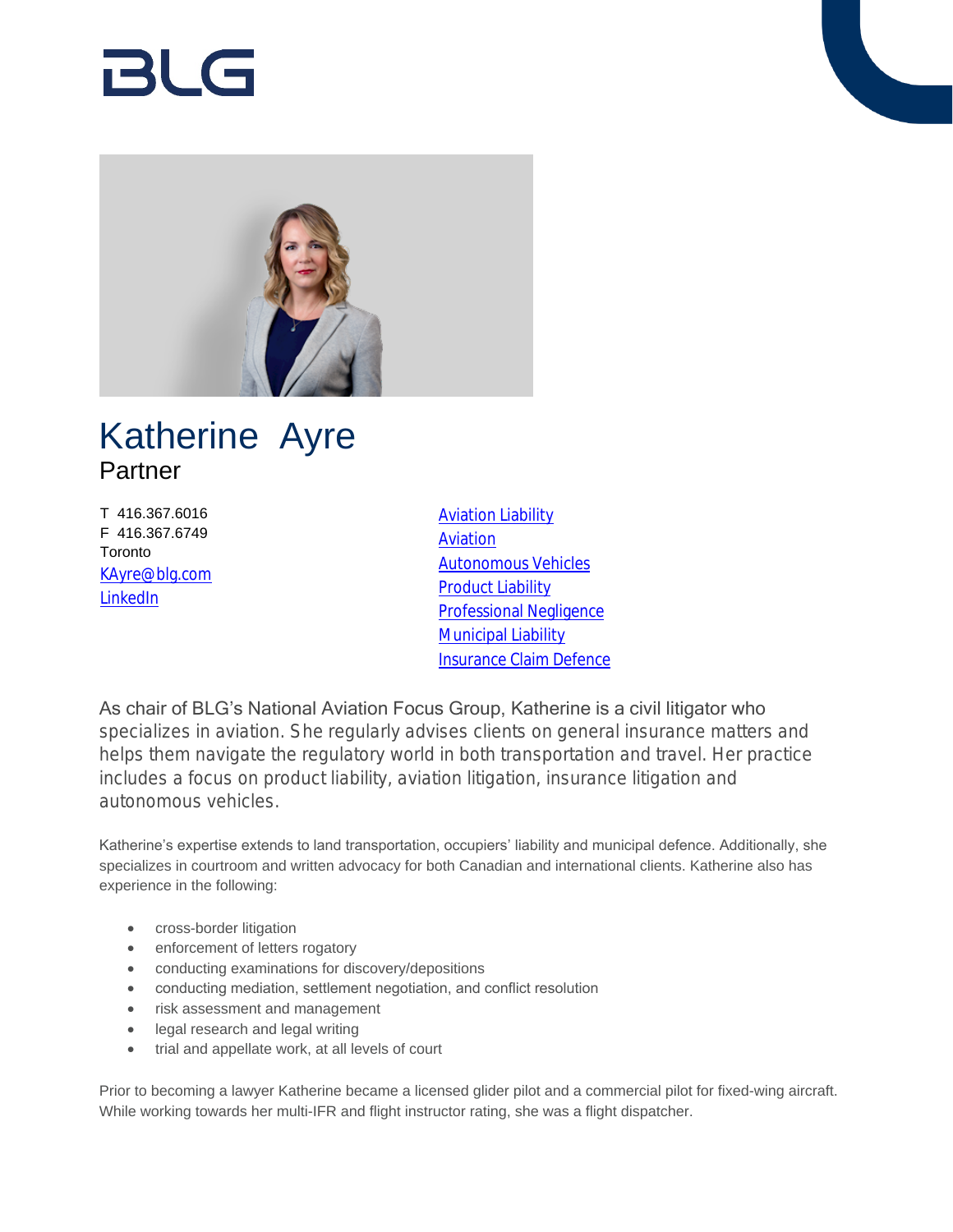## Insights & Events

- The 10,000-foot view: Aviation trends and advice from lawyer Katherine Ayre
- Next-gen spotlight: 5G, autonomous vehicles and connected devices
- Losing connections: 5G wireless technology and the potential risk for aviation
- Air passenger protections: an analysis and comparison between Canada and the European Union
- Co-author, "**Getting Ready for Take Off New rules to consider when using drones in a maritime** [environment](https://www.canadianshipper.com/wp-content/uploads/2020/01/CS-DE-20190101.pdf#page=24)", *Canadian Shipper*, January 2020.
- Chair, "UAV Regulations", McGill Aviation Conference, October 2019
- Getting Ready to Take Off: New Rules To Consider When Using Drones On Construction Sites
- Competition Bureau Expresses Serious Concern about Canadian Airline Merger
- Transport Canada Announces Changes to the Canadian Aviation Regulations to Address Flight Crew Fatigue
- Chair, "Delivered by Drone", Canadian International Freight Forwarder's Association (CIFFA) 70th Anniversary Conference, October 16th & 17th 2018
- The Sensor: Cleared for Take-Off Autonomous Technology and Aviation Litigation
- Author, "Cleared for Take-Off: Autonomous Technology and Aviation Litigation, The Sensor, August 2018
- The Sensor: Québec Moves Forward with Regulation of Autonomous Vehicles
- Author, "Municipality Liable for Damages Following Tobogganing Accident," BLG Publication, November 2017
- Chair, "Litigation Catastrophes: Handling High Stakes Litigation Disasters Over Air, Land, and Sea", 61st Union Internationale des Avocats (UIA) Congress, October 27th–30th 2017
- Speaker, "UAV and Drone Regulation in Canada", 61st Union Internationale des Avocats (UIA) Congress, October 27th–30th 2017
- Co-author, "United States Court of Appeals (6th Circuit) Provides a New Interpretation of Article 17(1) of the Montreal Convention," BLG Insurance & Tort Liability Alert, September 2017
- Co-author, "BLG Successfully Represents Air Charter Company During WSIAT Application and Reconsideration," BLG Insurance & Tort Liability Alert, September 2017
- Speaker, "UAV and Autonomous Technology for Municipalities", The Society of Public Insurance Administrators of Ontario, (SPIAO), May 28th–May 29th 2017
- Co-author, "Ontario Court of Appeal Determines that GARA is Not Applicable in Ontario Proceeding," BLG Aviation Alert, April 2017
- Aviation Alert: First Transport Canada Approved BVLOS Flight for a UAS
- Co-author, "First Transport Canada Approved BVLOs Flight for a UAS," BLG Aviation Alert, March 2017
- Co-author, "Transport Canada Announces New Regulations for Recreational Drones," BLG Aviation Alert, March 2017
- Co-author, "General Aviation Revitalization Act of 1994 ("GARA") Not applicable in Ontario Action," BLG Aviation Alert, October 2016
- Co-author, "Vlanich v. Typhair 2016 ONCA 517: Ontario Court of Appeal considers whether a municipality may owe duty of care in relation to its enforcement of taxi licensing bylaws," BLG Insurance and Tort Liability Bulletin, July 2016